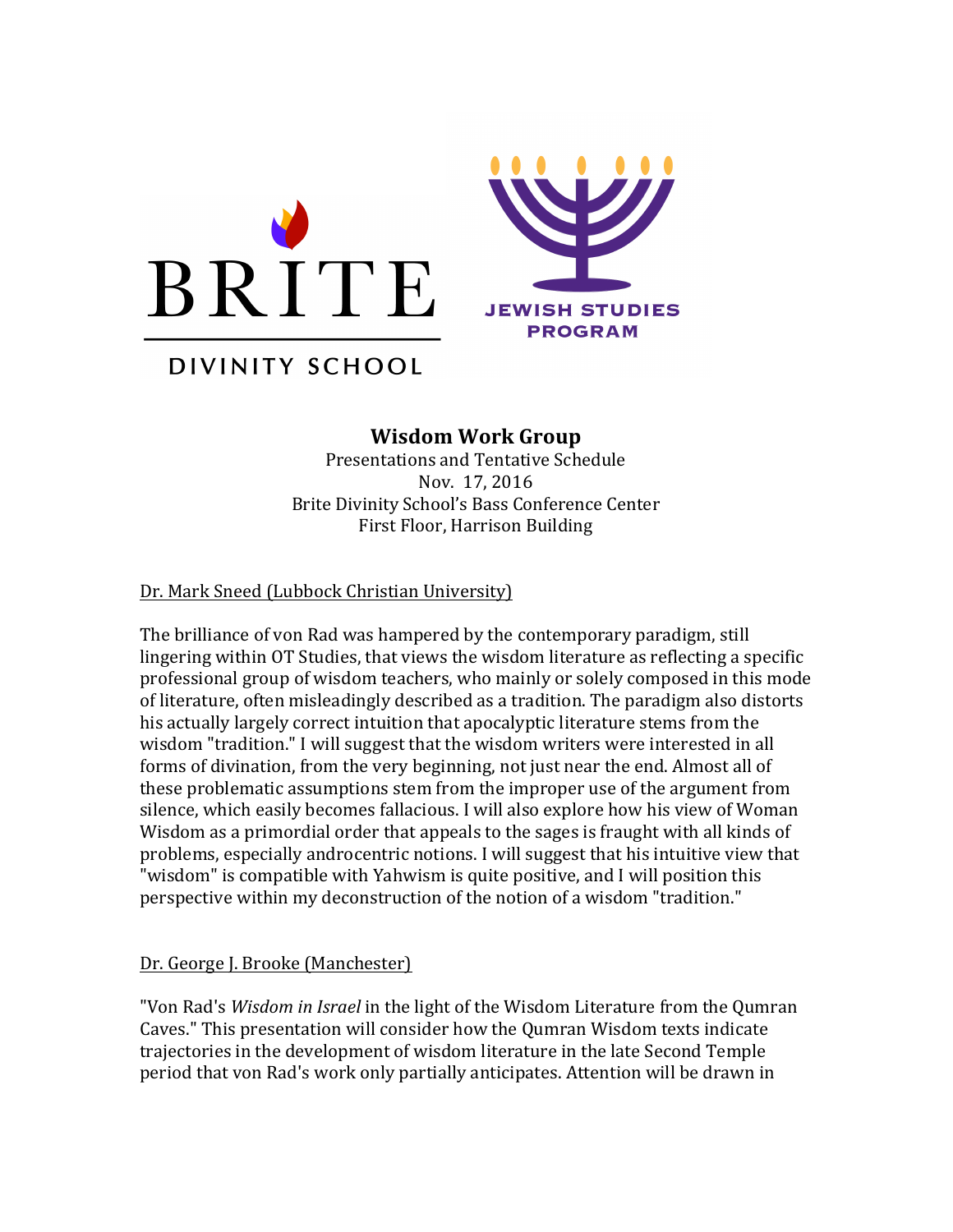particular to the new place of Torah in wisdom, to the role of revelation alongside experience, and to several didactic elements.

#### Dr. Ariel Feldman (Brite Divinity School/TCU)

"The Book of Ecclesiastes in Second Temple Jewish Literature." In *Wisdom in Israel* Gerhard von Rad observes that the book of Ecclesiastes failed to leave a significant mark on the late Second Temple Wisdom literature. In attempt to gauge the impact Koheleth had on contemporary Second Temple Jewish texts, the present paper explores the uses of Ecclesiastes in the literature of Early Judaism with a particular attention to the Dead Sea Scrolls.

#### Dr. Christl M. Maier (Marburg)

"Wisdom and Women - Wisdom of Women." Many proverbs and wisdom texts seem to formulate timeless truths about human behavior. Yet, a closer look reveals that their portrayals of men and women present cultural stereotypes of a particular time and context. Feminist interpretations of the female figures in biblical wisdom texts challenge this social order and analyze the roles of women in the production of wisdom.

## Dr. Ann Stewart (Princeton Theological Seminary)

"Proverbs, Poetry, and Pedagogy." The significance of the poetic form of Proverbs is often unappreciated. As Gerhard von Rad insisted, the poetic form of Proverbs "cannot be separated from the intellectual process as if it were something added later; rather, perception takes place precisely in and with the poetic composition." But how exactly does this intellectual process unfold? And what does poetry have to do with it?

## Dr. Klaus-Peter Adam (Lutheran School of Theology, Chicago)

"Wisdom as rules for 'the correct social behavior'? Conflict settlement in Proverbs." In the fifth chapter of his book *Wisdom in Israel* von Rad considers "The significance of orders for correct social behavior." In a twofold hermeneutic on wisdom literature von Rad on the one side concedes the lack of any explicit rooting of orders in Yahwism  $(p. 90)$ . At the same time with a high trust in wisdom literature as source for the historical reconstruction of social worlds, von Rad suggests a close relation between wisdom and the Israelite ethos. The lack of a clear-cut religious quality in Proverbs and the Biblical theologian's disappointment about wisdom falling short of an "unambiguously theonomous" ethos seemingly give way to a fascination about the possibilities of reconstructing social worlds based on wisdom